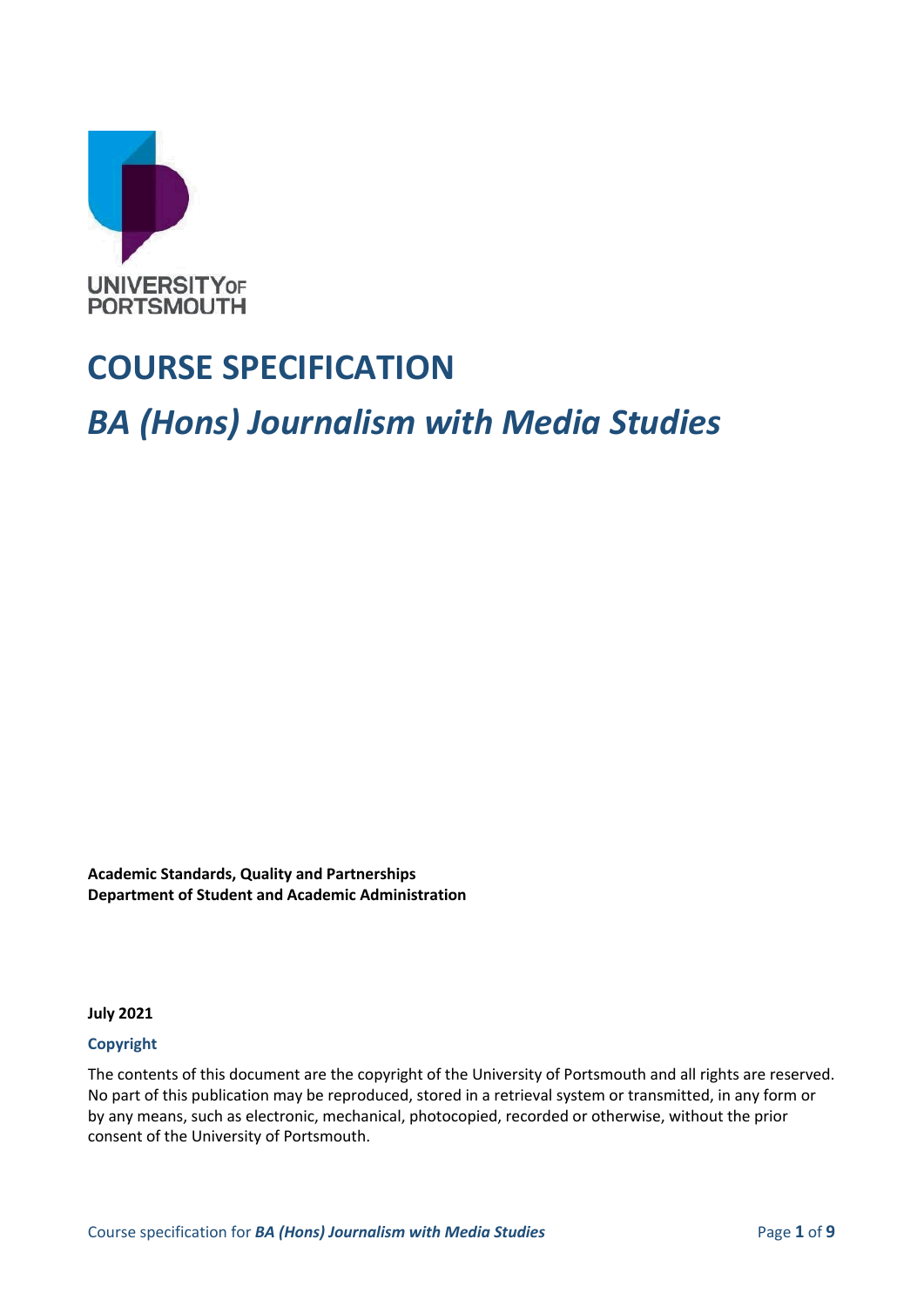# **COURSE SPECIFICATION**

| <b>Course Title</b>                                                    | <b>BA (Hons) Journalism with Media Studies</b> |
|------------------------------------------------------------------------|------------------------------------------------|
| <b>Final Award</b>                                                     | BA (Hons)                                      |
| Exit Awards                                                            | CertHE, DipHE. BA                              |
| Course Code / UCAS code (if applicable)                                | U2181PYC, C2381S / P5P3                        |
| Mode of study                                                          | Full time                                      |
| Mode of delivery                                                       | Campus                                         |
| Normal length of course                                                | 3 years, 4 years with placement                |
| Cohort(s) to which this course specification<br>applies                | September 2019 intake onwards                  |
| <b>Awarding Body</b>                                                   | University of Portsmouth                       |
| <b>Teaching Institution</b>                                            | University of Portsmouth                       |
| Faculty                                                                | <b>Creative and Cultural Industries</b>        |
| School/Department/Subject Group                                        | School of Film, Media and Communication        |
| School/Department/Subject Group<br>webpage                             | <b>School of Film, Media and Communication</b> |
| Course webpage including entry criteria                                | <b>BA (Hons) Journalism with Media Studies</b> |
| Professional and/or Statutory Regulatory<br><b>Body accreditations</b> | None                                           |
| <b>Quality Assurance Agency Framework for</b>                          |                                                |
| <b>Higher Education Qualifications (FHEQ)</b>                          | Level 6                                        |
| Level                                                                  |                                                |

This course specification provides a summary of the main features of the course, identifies the aims and learning outcomes of the course, the teaching, learning and assessment methods used by teaching staff, and the reference points used to inform the curriculum.

This information is therefore useful to potential students to help them choose the right course of study, to current students on the course and to staff teaching and administering the course.

Further detailed information on the individual modules within the course may be found in the relevant module descriptors and the Course Handbook provided to students on enrolment.

Please refer to the Course [and Module Catalogue](https://course-module-catalog.port.ac.uk/#/welcome) for further information on the course structure and modules.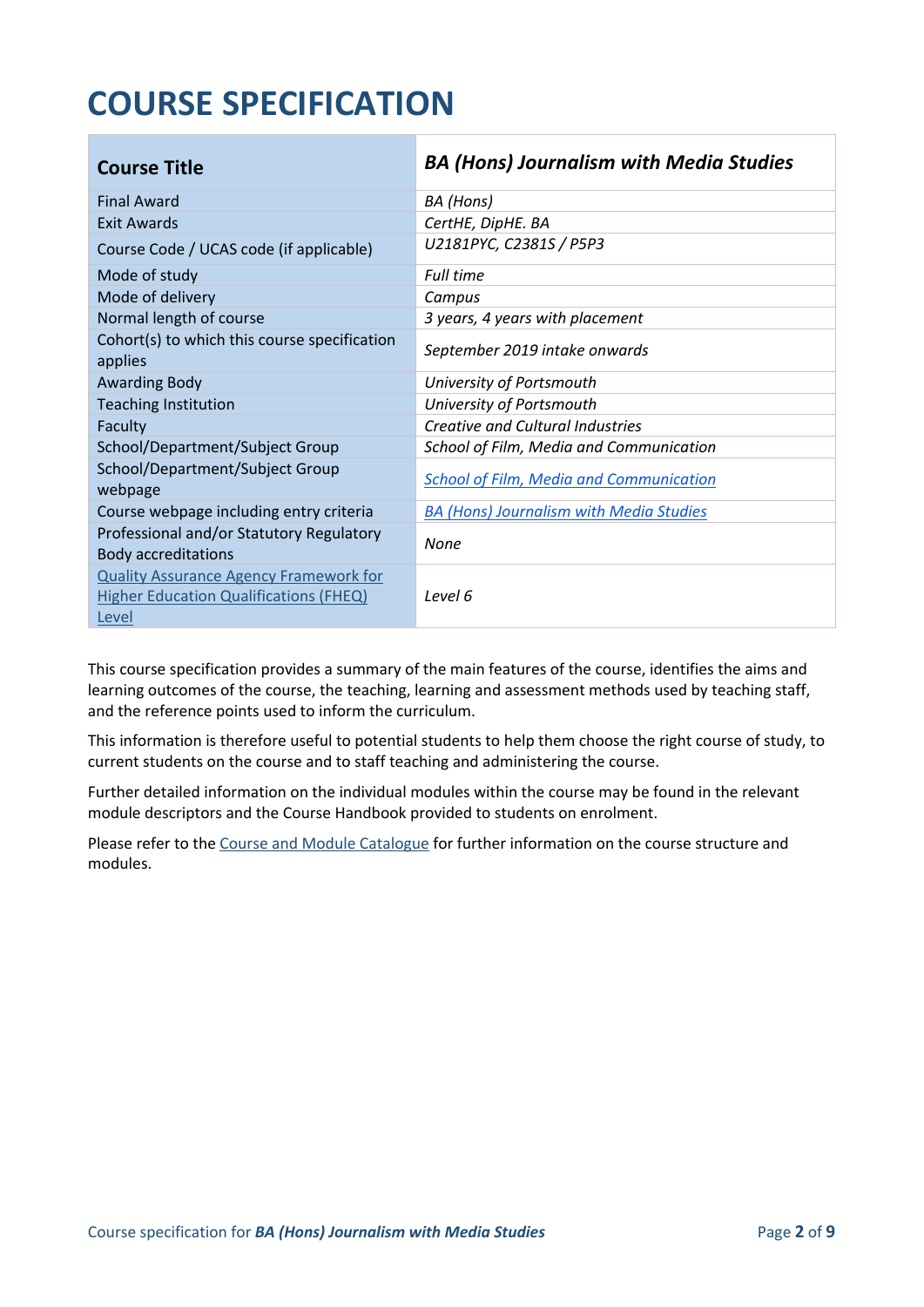### **Educational aims of the course**

- To provide a challenging and stimulating study environment.
- To provide a framework allowing students to follow a flexible and coherent programme of study across journalism and media subject areas.
- To equip graduates with the necessary transferable skills for lifelong learning, employability and flexibility in the context of changing labour markets.
- To provide students with the skills and knowledge required to maximise career and postgraduate study opportunities.
- To foster within students an awareness of professional values, ethical codes and regulatory frameworks governing practitioners of journalism
- To develop students' theoretical and practical knowledge and understanding of journalism and media studies.
- To enable students to place journalism and media issues in their historical and political context, and to acquire the critical skills necessary for their study.
- To provide students with the knowledge and skills to be able to analyse and evaluate media influence on individuals and society.
- To enable students to explore identity in the media so as to instil an understanding of its place in society, both at home and globally.

### **Course Learning Outcomes and Learning, Teaching and Assessment Strategies**

The [Quality Assurance Agency for Higher Education \(QAA\)](http://www.qaa.ac.uk/en) sets out a national framework of qualification levels, and the associated standards of achievement are found in their Framework [for Higher Education](https://www.qaa.ac.uk/quality-code/qualifications-frameworks)  [Qualifications](https://www.qaa.ac.uk/quality-code/qualifications-frameworks) document.

The Course Learning Outcomes for this course are outlined in the tables below, referencing QAA Subject Benchmark Statements (BS) for Communication, Media, Film and Cultural Studies.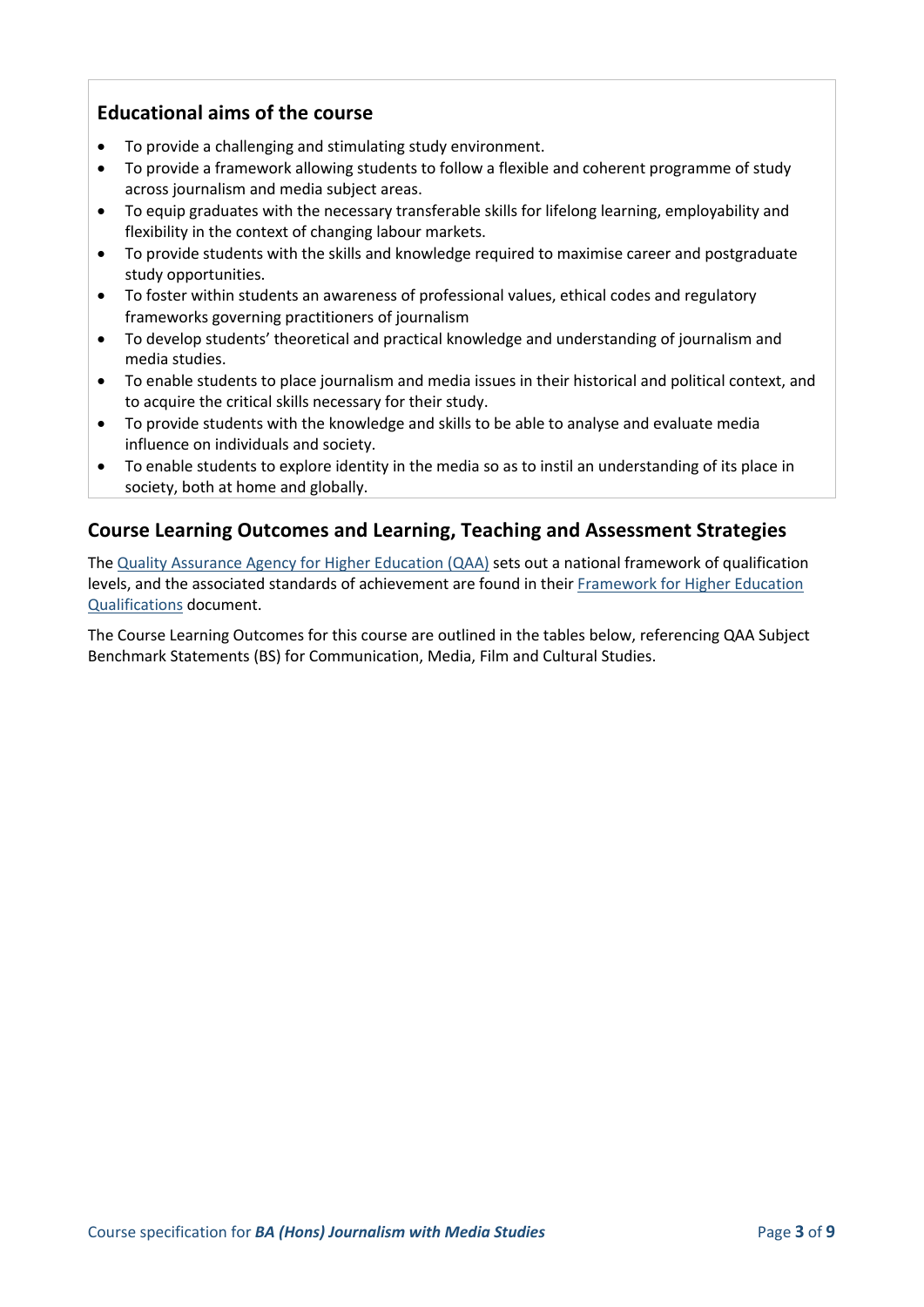#### **A. Knowledge and understanding of:**

| LO<br>number   | Learning outcome                                                                                                                                                                                                                                    | Learning and<br>Teaching<br>methods                                                                                                             | Assessment<br>methods                                                                                                                                                                   |
|----------------|-----------------------------------------------------------------------------------------------------------------------------------------------------------------------------------------------------------------------------------------------------|-------------------------------------------------------------------------------------------------------------------------------------------------|-----------------------------------------------------------------------------------------------------------------------------------------------------------------------------------------|
| A1             | A range of theoretical and practical approaches to<br>journalism and media studies (BS)                                                                                                                                                             | Lectures,<br>seminars.<br>Practical<br>newsroom<br>workshops<br>teach specific<br>employability<br>skills                                       | Portfolios,<br>exams, essays<br>(including<br>formative),<br>podcasts, blogs,<br>videos (including<br>formative),<br>presentations,<br>news articles,<br>features, article<br>analyses. |
| A2             | The history of journalism and media organisations and<br>a recognition of the way that technological change has<br>affected their form and shaped the modern world;<br>also, the economic forces that influence and frame<br>media industries (BS). | Lectures,<br>seminars.                                                                                                                          | Essays,<br>presentations,<br>online quizzes.                                                                                                                                            |
| A <sub>3</sub> | A range of different media genres and of types of<br>journalism, their appropriateness for target audiences<br>and the dynamics of public discourse in shaping<br>culture (BS)                                                                      | Lectures,<br>seminars.<br><b>Practical writing</b><br>workshops for<br>different genres<br>of journalism<br>enhance<br>employability<br>skills. | Portfolios,<br>essays,<br>podcasts, blogs,<br>videos (including<br>formative),<br>presentations,<br>article analyses.                                                                   |
| A4             | The legal, ethical and regulatory frameworks that are<br>relevant to the media and journalism industries (BS).                                                                                                                                      | Lectures,<br>seminars, court<br>visits.                                                                                                         | Essays, exams,<br>presentations.                                                                                                                                                        |
| A <sub>5</sub> | The construction of identities through the media and<br>modes of representation in relation to class, ethnicity,<br>nationality, sexuality and other social divisions (BS).                                                                         | Lectures,<br>seminars.                                                                                                                          | Essays,<br>presentations,<br>article analyses,<br>reports.                                                                                                                              |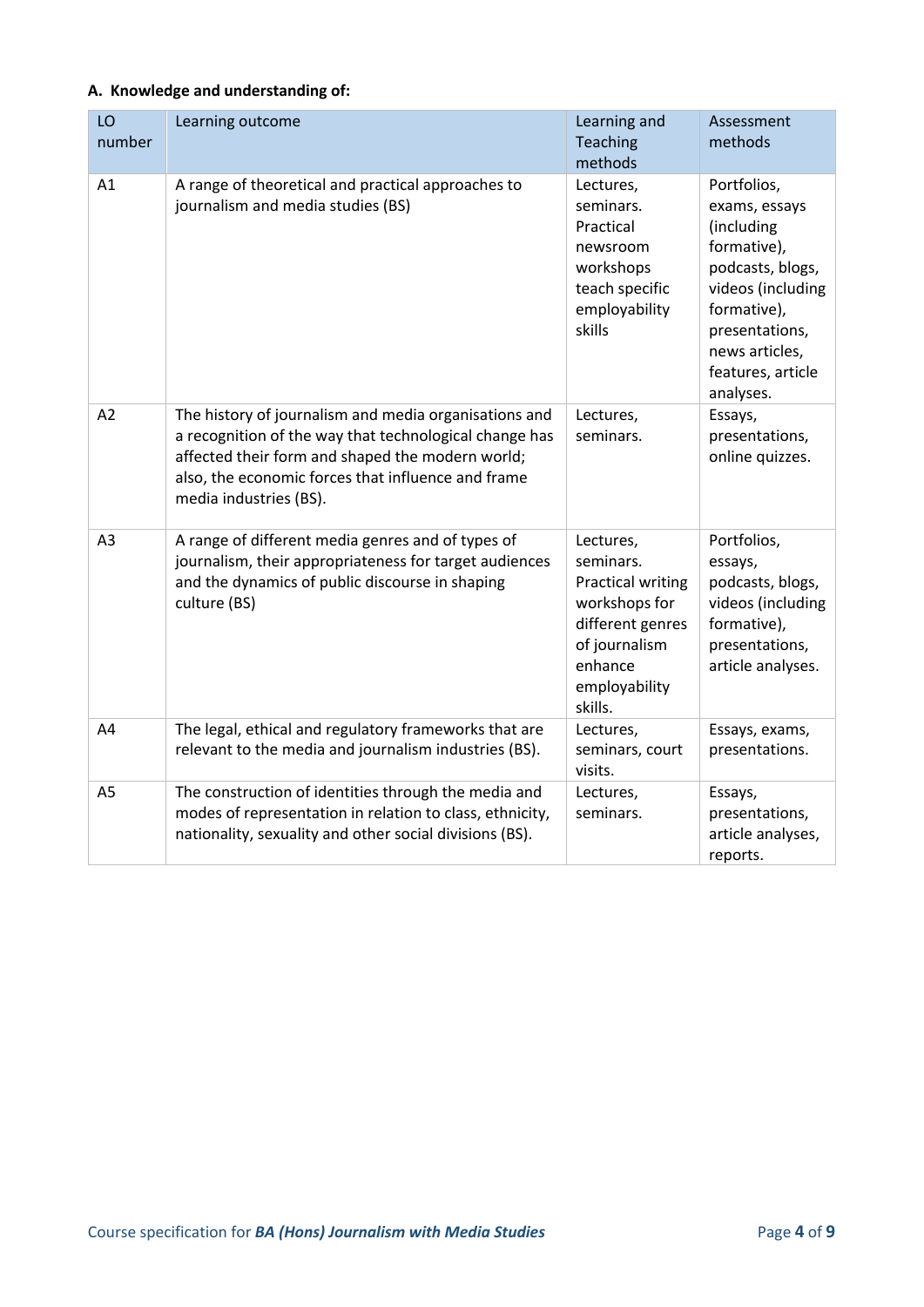#### **B. Cognitive (Intellectual or Thinking) skills, able to:**

| LO<br>number   | Learning outcome                                                                                                                                                                                                                          | Learning and<br><b>Teaching</b><br>methods                     | Assessment<br>methods                                                                         |
|----------------|-------------------------------------------------------------------------------------------------------------------------------------------------------------------------------------------------------------------------------------------|----------------------------------------------------------------|-----------------------------------------------------------------------------------------------|
| <b>B1</b>      | Engage critically with major thinkers, debates and<br>intellectual paradigms within journalism and media<br>studies and put them to productive use (BS)                                                                                   | Lectures,<br>seminars.                                         | Essays,<br>presentations.                                                                     |
| <b>B2</b>      | Analyse the social, cultural and political background<br>and practices through which media and journalism<br>institutions have emerged historically (BS)                                                                                  | Lectures,<br>seminars,<br>workshops.                           | Essays,<br>presentations.                                                                     |
| B <sub>3</sub> | Make critical judgements in understanding how<br>different social groups engage with media and forms of<br>communication, with appropriate reference to social<br>and cultural contexts and the diversity of<br>contemporary society (BS) | Lectures,<br>seminars,<br>workshops.                           | Essays,<br>presentations,<br>article analyses,<br>market analyses.                            |
| <b>B4</b>      | Plan and conduct research through self-formulated<br>questions. (BS)                                                                                                                                                                      | Lectures,<br>seminars,<br>workshops,<br>personal<br>tutorials. | Essays,<br>presentations,<br>reports,<br>dissertation<br>(including<br>formative<br>feedback) |
| <b>B5</b>      | Consider and evaluate their own work in a reflective<br>manner, with reference to academic and/or<br>professional issues, debates and conventions. (BS)                                                                                   | Lectures,<br>seminars,<br>personal<br>tutorials.               | Essays,<br>presentations,<br>dissertation<br>(including<br>formative<br>feedback)             |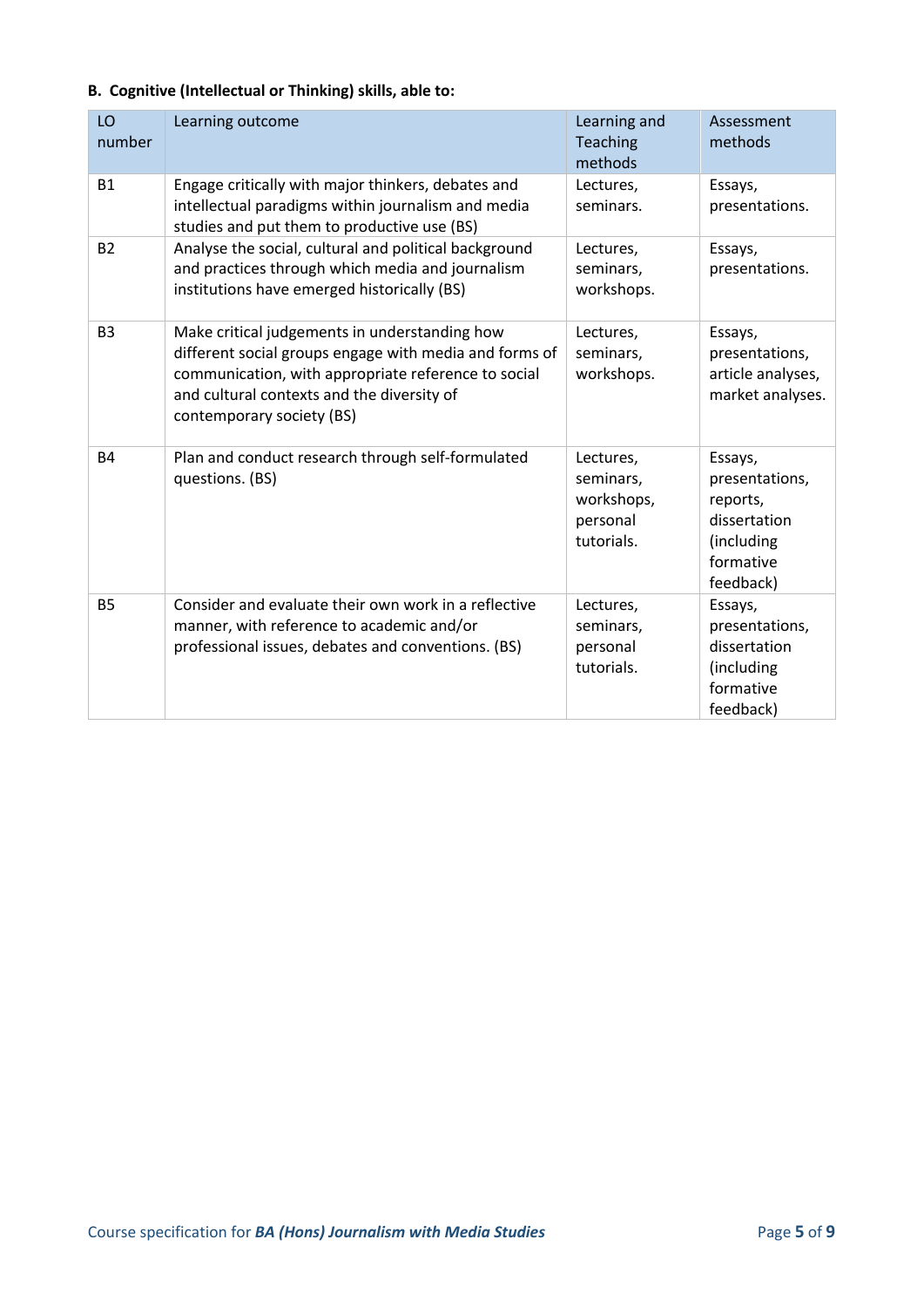|  |  |  |  | C. Practical (Professional or Subject) skills, able to: |
|--|--|--|--|---------------------------------------------------------|
|--|--|--|--|---------------------------------------------------------|

| LO<br>number   | Learning outcome                                                                                                                                                                | Learning and<br><b>Teaching</b><br>methods                                                               | Assessment<br>methods                                                                                        |
|----------------|---------------------------------------------------------------------------------------------------------------------------------------------------------------------------------|----------------------------------------------------------------------------------------------------------|--------------------------------------------------------------------------------------------------------------|
| C1             | Produce work showing flexibility and competency in<br>writing for academic purposes and for various print<br>and online media (BS).                                             | Practical<br>newsroom<br>workshops<br>teach specific<br>employability<br>skills.                         | Portfolios,<br>exams,<br>podcasts, blogs,<br>videos (including<br>formative),<br>news articles,<br>features. |
| C <sub>2</sub> | Conduct interviews and communicate effectively in<br>interpersonal settings, accurately recording and<br>analysing information while carrying out independent<br>research (BS). | Practical<br>newsroom<br>workshops<br>teach specific<br>employability<br>skills.                         | Portfolios,<br>podcasts, blogs,<br>videos (including<br>formative),<br>news articles,<br>features.           |
| C <sub>3</sub> | Produce work showing competency in designing and<br>laying out information for a variety of multi-platform<br>media (BS).                                                       | Practical<br>newsroom<br>workshops<br>teach specific<br>employability<br>skills.                         | Portfolios.                                                                                                  |
| C <sub>4</sub> | Work in teams to produce media group projects and<br>journalism artefacts to an agreed deadline (BS)                                                                            | Practical<br>newsroom<br>workshops<br>teach specific<br>employability<br>skills, seminars,<br>tutorials. | Formative<br>tutorials,<br>portfolios.                                                                       |
| C <sub>5</sub> | Meet professional and practical standards,<br>understanding the legal, ethical and regulatory<br>conditions relevant to the production of media<br>products (BS)                | Lectures,<br>practical<br>newsroom<br>seminars.                                                          | Portfolios,<br>exams,<br>podcasts, news<br>articles,<br>features.                                            |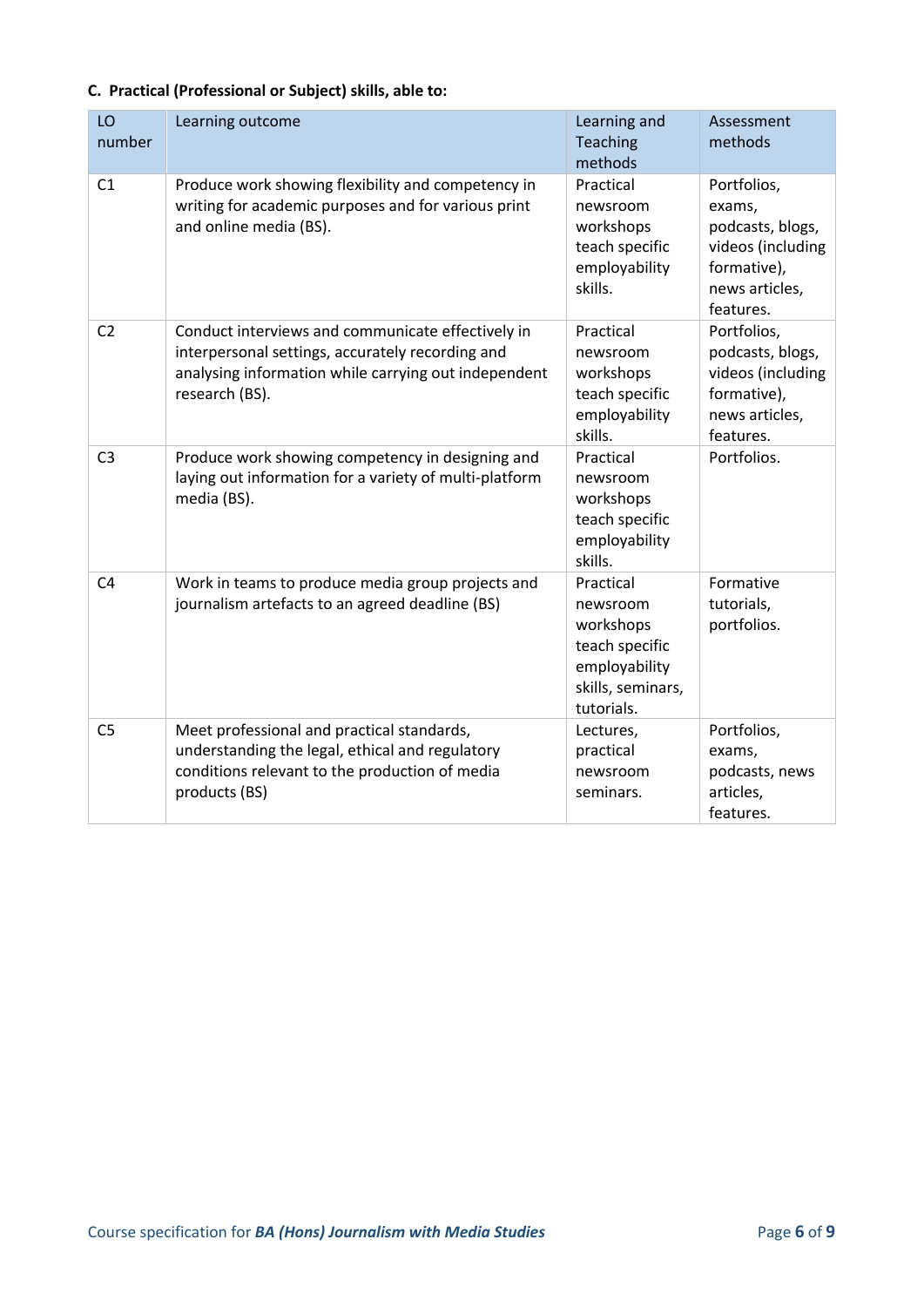| LO<br>number   | Learning outcome                                                                                                                                                                                                      | Learning and<br>Teaching                                      | Assessment<br>methods                                                                                                                                                               |
|----------------|-----------------------------------------------------------------------------------------------------------------------------------------------------------------------------------------------------------------------|---------------------------------------------------------------|-------------------------------------------------------------------------------------------------------------------------------------------------------------------------------------|
|                |                                                                                                                                                                                                                       | methods                                                       |                                                                                                                                                                                     |
| D <sub>1</sub> | Synthesise, analyse and present material in a variety of<br>media forms (BS)                                                                                                                                          | Lectures,<br>practical<br>newsroom<br>workshops,<br>seminars  | Portfolios,<br>exams,<br>podcasts, blogs,<br>videos (including<br>formative),<br>news articles,<br>features, article<br>analyses,<br>presentations,<br>reports, market<br>analyses. |
| D <sub>2</sub> | Work in flexible ways to record and retrieve<br>information accurately and be aware of relevant<br>ethical and societal considerations (BS)                                                                           | Lectures,<br>practical<br>newsroom<br>workshops,<br>seminars. | Portfolios,<br>essays,<br>presentations,<br>dissertation.                                                                                                                           |
| D <sub>3</sub> | Work as a member of a group, or individual, in a<br>professional media or other environment (BS)                                                                                                                      | Practical<br>newsroom<br>workshops,<br>seminars.              | Portfolios,<br>presentations.                                                                                                                                                       |
| D <sub>4</sub> | Work to deadline, managing media projects and<br>delivering work in an appropriate format and to a<br>given brief, demonstrating skills of time management<br>and planning (BS)                                       | Practical<br>newsroom<br>workshops,<br>seminars.              | Portfolios,<br>exams, essays,<br>podcasts, blogs,<br>videos (including<br>formative),<br>news articles,<br>features.                                                                |
| D <sub>5</sub> | Put to use a range of IT skills from basic competencies<br>such as word processing to more complex tasks as<br>appropriate, such as page layout of magazines and<br>newspapers to video and web-based multimedia (BS) | Lectures,<br>practical<br>newsroom<br>workshops,<br>seminars. | Portfolios,<br>exams,<br>podcasts, blogs,<br>videos (including<br>formative),<br>presentations.                                                                                     |

### **D. Transferable (Graduate and Employability) skills, able to:**

#### **Academic Regulations**

The current University of Portsmouth [Academic Regulations](https://staff.port.ac.uk/departments/services/academicregistry/qmd/assessmentandregulations/) will apply to this course.

#### **Support for Student Learning**

The University of Portsmouth provides a comprehensive range of support services for students throughout their course, details of which are available at the [MyPort](http://myport.ac.uk/) student portal.

In addition to these University support services this course also provides access to:

CCI Creative Careers: Support to add degree-related and relevant work experience for CV building including a work placement year, summer or short internships and part-time work.

CCI Creative Skills: One to one support sessions and group tutorials in creative software and skills relevant to CCI courses and future careers.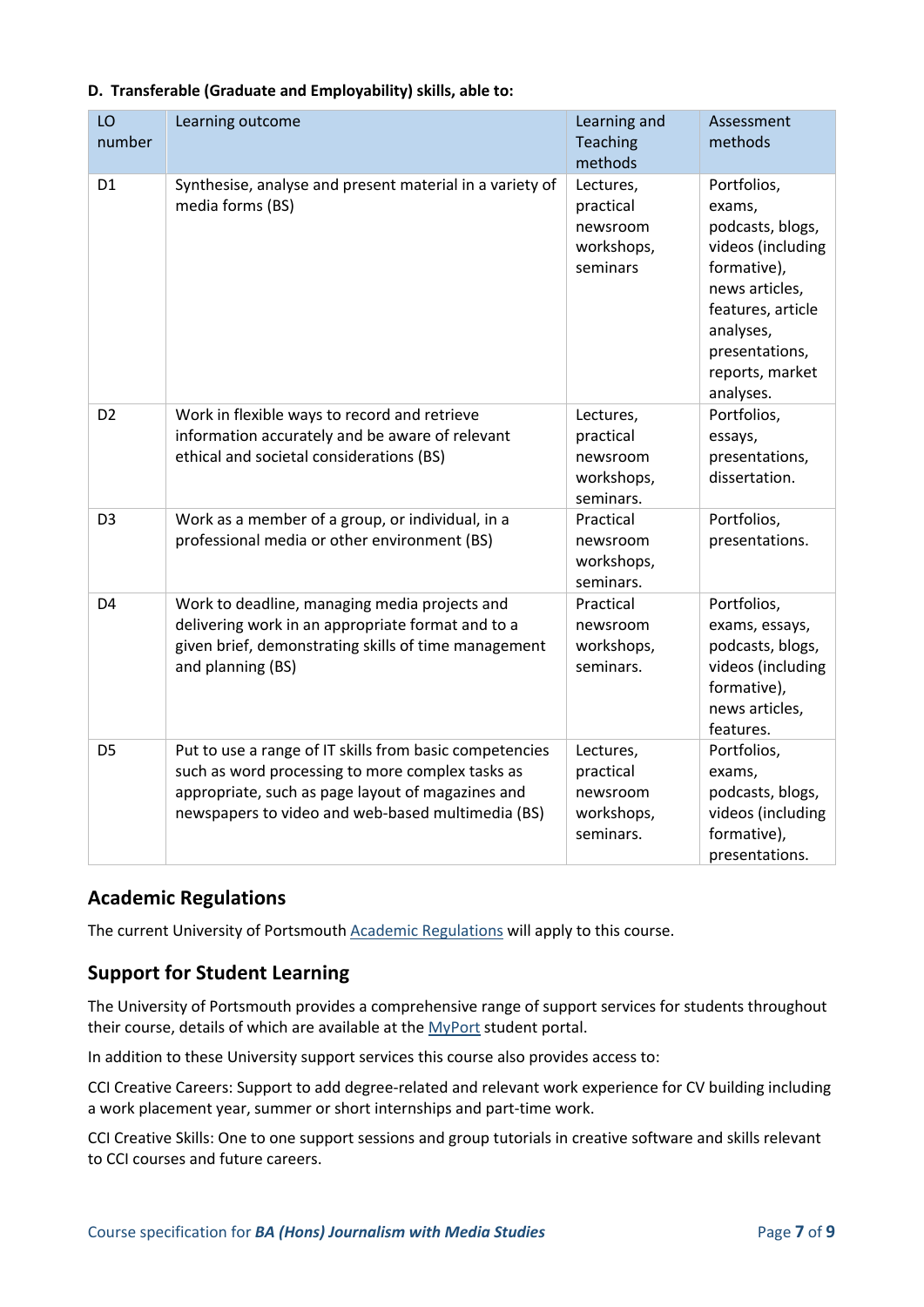CCI Academic Skills: Access to resources to support learning strategies and techniques through one to one tutorials or group workshops.

CCI Student Support Advisor: Help to find appropriate academic, pastoral or practical support. Specialist equipment and facilities relevant to the course.

### **Evaluation and Enhancement of Standards and Quality in Learning and Teaching**

The University of Portsmouth undertakes comprehensive monitoring, review and evaluation of courses within clearly assigned staff responsibilities. Student feedback is a key feature in these evaluations, as represented in our [Policy for Listening to and Responding to the Student Voice](http://policies.docstore.port.ac.uk/policy-069.pdf) where you can also find further information.

#### **Reference Points**

Additional reference points for the course are:

- [University of Portsmouth Curriculum Framework Specification](http://policies.docstore.port.ac.uk/policy-217.pdf?_ga=2.262170252.1863271531.1625471462-353504235.1613498042)
- [University of Portsmouth Strategy](https://www.port.ac.uk/about-us/our-ambition/our-strategy)
- [University of Portsmouth Code of Practice for Work-based and Placement Learning](http://policies.docstore.port.ac.uk/policy-151.pdf)
- [Quality Assurance Agency UK Quality Code for Higher Education](https://www.qaa.ac.uk/quality-code)
- **[Quality Assurance Agency Qualification Characteristic Statements](https://www.qaa.ac.uk/quality-code/characteristics-statements)**
- [Quality Assurance Agency Subject Benchmark Statement:](https://www.qaa.ac.uk/quality-code/subject-benchmark-statements) **Communication, media, film and cultural studies (BS).**
- [Quality Assurance Agency Framework for Higher Education Qualifications](https://www.qaa.ac.uk/quality-code/qualifications-frameworks)
- Requirements of Professional and/or Statutory Regulatory Bodies: **N/A**
- Vocational and professional experience, scholarship and research expertise of the University of Portsmouth's academic members of staff
- National Occupational Standards

#### **Disclaimer**

The University of Portsmouth has checked the information provided in this Course Specification and will endeavour to deliver this course in keeping with this Course Specification. However, changes to the course may sometimes be required arising from annual monitoring, student feedback, and the review and update of modules and courses.

Where this activity leads to significant changes to modules and courses there will be prior consultation with students and others, wherever possible, and the University of Portsmouth will take all reasonable steps to minimise disruption to students.

It is also possible that the University of Portsmouth may not be able to offer a module or course for reasons outside of its control, for example, due to the absence of a member of staff or low student registration numbers. Where this is the case, the University of Portsmouth will endeavour to inform applicants and students as soon as possible, and where appropriate, will facilitate the transfer of affected students to another suitable course.

## **Copyright**

The contents of this Course Specification are the copyright of the University of Portsmouth and all rights are reserved. No part of this publication may be reproduced, stored in a retrieval system or transmitted, in any form or by any means, such as electronic, mechanical, photocopied, recorded or otherwise, without the prior consent of the University of Portsmouth.